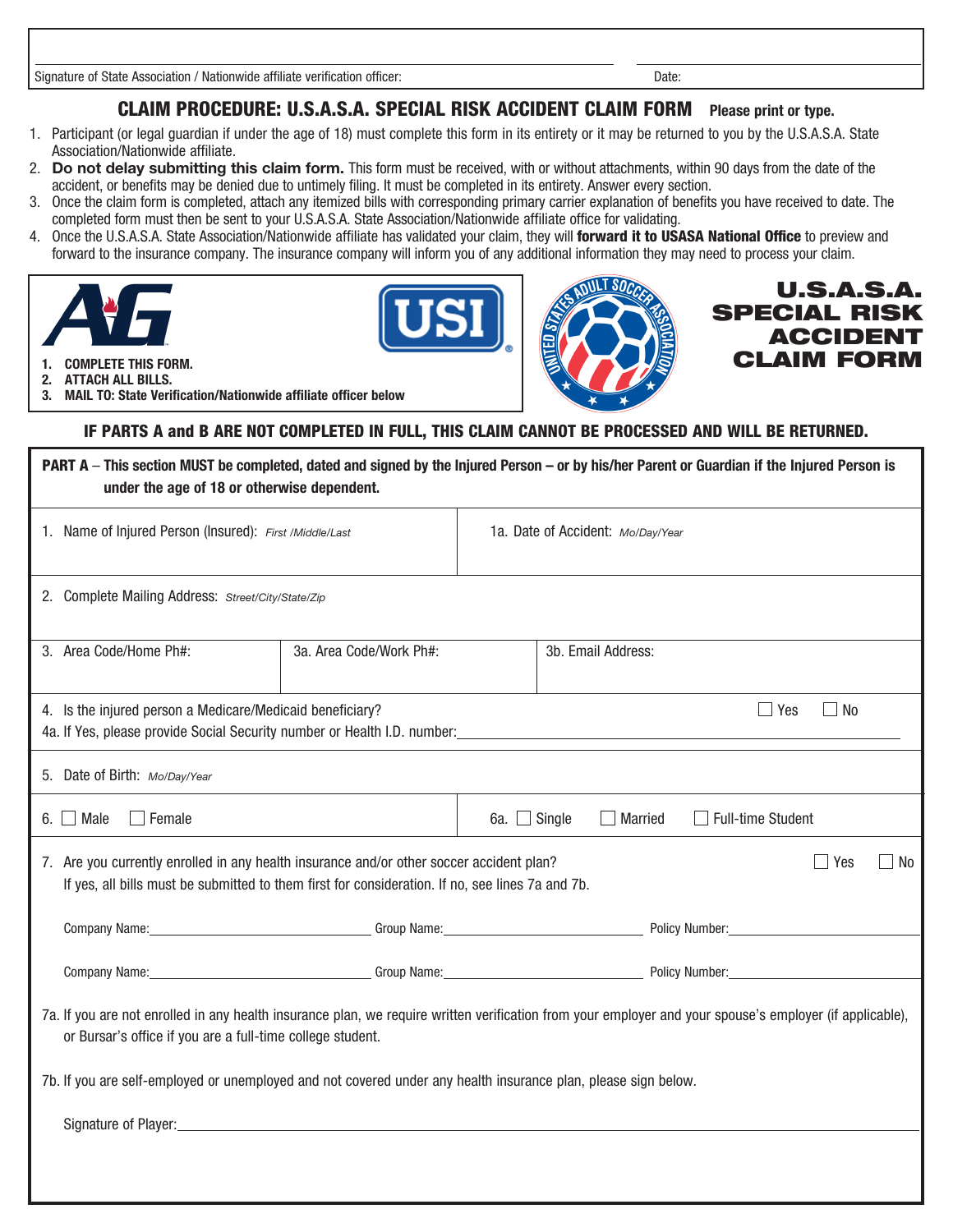| PART B - This section MUST be completed in full, then signed by an official of your local organization.                                                                                                                                                                       |                                                                 |  |  |  |  |  |
|-------------------------------------------------------------------------------------------------------------------------------------------------------------------------------------------------------------------------------------------------------------------------------|-----------------------------------------------------------------|--|--|--|--|--|
| 1. Team name:                                                                                                                                                                                                                                                                 | 1a. League name:                                                |  |  |  |  |  |
| 2. State Association/Nationwide affiliate:                                                                                                                                                                                                                                    | 2a. Region:                                                     |  |  |  |  |  |
| $\Box$ Other Event<br>3. Injury occurred at:<br>$\Box$ Game<br>$\Box$ Practice<br>$\Box$ Travel                                                                                                                                                                               |                                                                 |  |  |  |  |  |
| 4. Name and type of event:                                                                                                                                                                                                                                                    | Outdoor Field<br>4a. Injury occurred on:<br><b>Indoor Field</b> |  |  |  |  |  |
| 5. Describe how accident occurred (example: tackled from behind, tripped and fell, collision with player, etc.):                                                                                                                                                              |                                                                 |  |  |  |  |  |
| 6. Type of injury (example: broken arm, sprained ankle, broken nose, etc.):                                                                                                                                                                                                   |                                                                 |  |  |  |  |  |
| 6a. Body part injured (example: ankle, knee, shoulder, head, etc.):                                                                                                                                                                                                           |                                                                 |  |  |  |  |  |
| 7. Name and Phone Number of coach, manager or referee present at the time of the accident:                                                                                                                                                                                    |                                                                 |  |  |  |  |  |
| 8. I hereby certify the foregoing statements made by me on this form to be true to the best of my knowledge. I am aware that if any of the<br>foregoing statements on this form made by me are willfully false, I may be subject to penalties, which may include prosecution. |                                                                 |  |  |  |  |  |
|                                                                                                                                                                                                                                                                               | Title: <b>William Strategie</b>                                 |  |  |  |  |  |
|                                                                                                                                                                                                                                                                               | Title:__________<br>1769-1_ENG (06/15)                          |  |  |  |  |  |